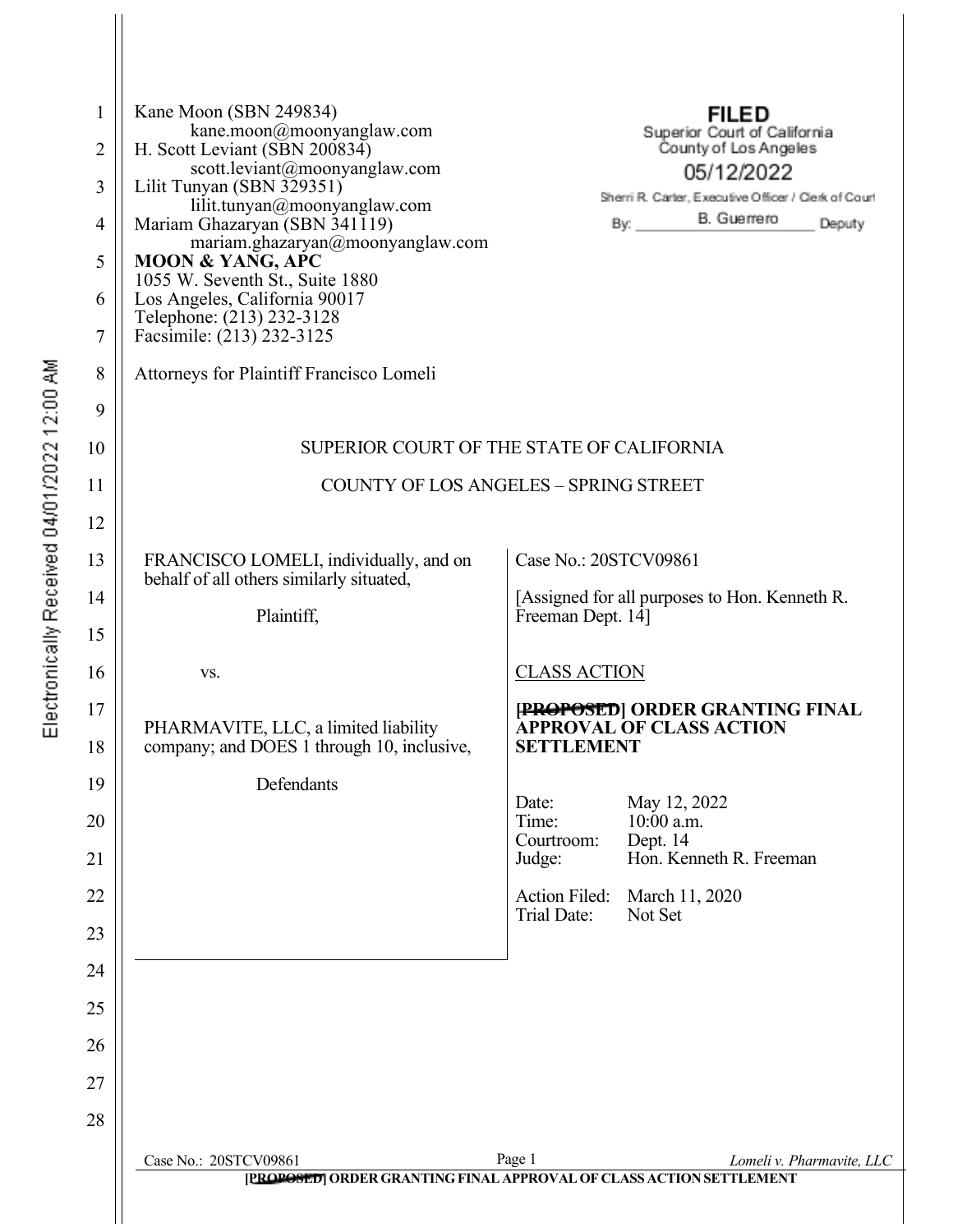## **TO ALL PARTIES AND THEIR COUNSEL OF RECORD:**

Plaintiff FRANCISCO LOMELI ("Plaintiff") and Defendant PHARMAVITE, LLC ("Defendant") have reached terms of settlement for a putative class action.

Plaintiff has filed a motion for final approval of a class action settlement of the claims asserted against Defendant in this action, memorialized in the JOINT STIPULATION OF CLASS ACTION SETTLEMENT (*see* Declaration of H. Scott Leviant In Support of Plaintiff's Motion for Final Approval of Class Action Settlement ["Leviant Decl."], at Exh. 1). The JOINT STIPULATION OF CLASS ACTION SETTLEMENT is referred to herein as the "Agreement" or "Settlement."

After reviewing the Agreement, the Notice process, and other related documents, and having heard the argument of Counsel for respective parties, **IT IS HEREBY ORDERED AS FOLLOWS**:

1. The Court preliminarily finds that the terms of the proposed class action Settlement are fair, reasonable, and adequate, pursuant to California Code of Civil Procedure § 382. In granting final approval of the class action settlement the Court has considered the factors identified in *Dunk v. Ford Motor Co.,*48 Cal. App. 4th 1794 (1996), as approved in *Wershba v. Apple Computer, Inc.,* 91 Cal. App. 4th 224 (2001) and *In re Mircrosoft IV Cases,* 135 Cal. App. 4th 706 (2006).

2. The Court finds that the Settlement has been reached as a result of intensive, serious and non-collusive arms-length negotiations. The Court further finds that the parties have conducted thorough investigation and research, and the attorneys for the parties are able to reasonably evaluate their respective positions. The Court also finds that settlement at this time will avoid additional substantial costs, as well as avoid the delay and risks that would be presented by the further prosecution of the action. The Court finds that the risks of further prosecution are substantial.

3. The parties' Settlement is granted final approval as it meets the criteria for final settlement approval. The settlement falls within the range of possible approval as fair, adequate and reasonable, and appears to be the product of arm's-length and informed negotiations and to treat all Settlement Class Members fairly. The Settlement Class meets the requirements for conditional certification for settlement purposes only under Code of Civil Procedure § 382.

4. The Class Notice provided to the Settlement Class conforms with the requirements of Code of Civil Procedure § 382, Civil Code § 1781, Rules of Court 3.766 and 3.769, the California and

Case No.: 20STCV09861 Page 1 *Lomeli v. Pharmavite, LLC* **[PROPOSED]ORDER GRANTINGFINAL APPROVAL OF CLASS ACTION SETTLEMENT**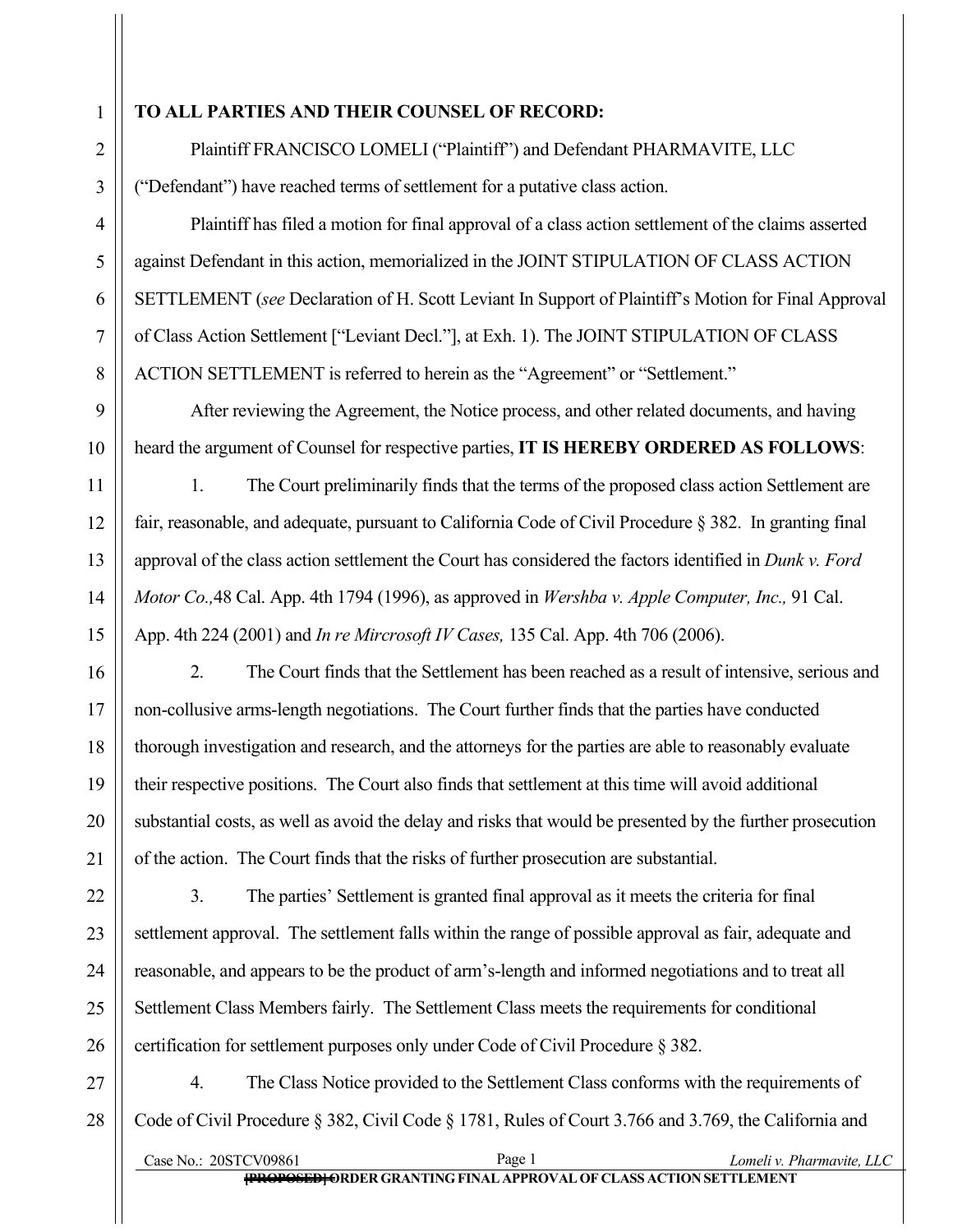Case No.: 20STCV09861 Page 2 *Lomeli v. Pharmavite, LLC* **[PROPOSED]ORDER GRANTINGFINAL APPROVAL OF CLASS ACTION SETTLEMENT** 1 2 3 4 5 6 7 8 9 10 11 12 13 14 15 16 17 18 19 20 21 22 23 24 25 26 27 28 United States Constitutions, and any other applicable law, and constitutes the best notice practicable under the circumstances, by providing individual notice to all Settlement Class Members who could be identified through reasonable effort, and by providing due and adequate notice of the proceedings and of the matters set forth therein to the other Settlement Class Members. The Class Notice fully satisfied the requirements of due process. 5. The following persons are certified as Class Members solely for the purpose of entering a settlement in this matter: All individuals employed by Defendants in California and classified as "nonexempt" at any time during the Class Period (the "Class Period" is January 16, 2016 through June 1, 2021). (Settlement,  $\P$ [ 3-4.) 6. The Court also defines the following "PAGA Employees" impacted by the proposed settlement of PAGA claims: All Class Members that worked at any time during the PAGA Period (the "PAGA Period" means the period between March 11, 2019 through November 9, 2021). (Settlement, ¶¶ 10-11.) 7. Plaintiff FRANCISCO LOMELI is appointed the Class Representative. The Court finds Plaintiff's counsel are adequate, as they are experienced in wage and hour class action litigation and have no conflicts of interest with absent Settlement Class Members, and that they adequately represented the interests of absent class members in the Litigation. Kane Moon, H. Scott Leviant, and Lilit Tunyan of Moon & Yang, APC, are appointed Class Counsel. 8. The Court appoints Phoenix Settlement Administrators to act as the Settlement Administrator, pursuant to the terms set forth in the Agreement. 9. No Settlement Class Members timely requested exclusion from the Class. All Class Members are Settlement Class Members, bound by the Final Approval Order and Judgment in the Action. 10. Upon entry of this Final Approval Order and Judgment, funding of the Settlement and compensation to the Settlement Class Members shall be implemented pursuant to the terms of the Settlement. 11. In addition to any recovery that Plaintiff may receive under the Settlement as a Settlement Class Member, and in recognition of the Plaintiff's efforts on behalf of the Settlement Class,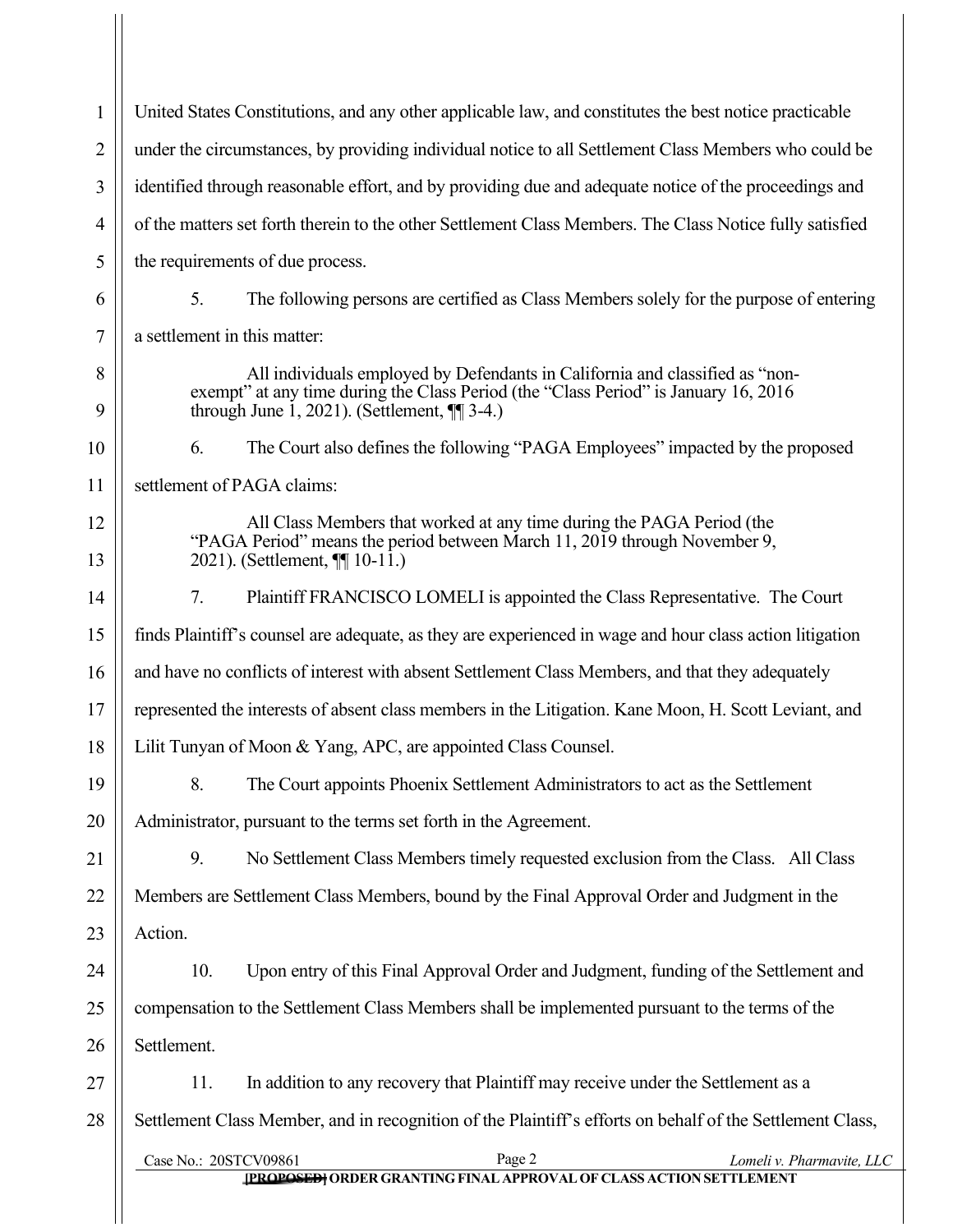the Court hereby approves the payment of an enhancement award to Plaintiff FRANCISCO LOMELI in the amount of **\$5,000**.

12. The Court approves the payment of attorneys' fees to Class Counsel in the amount of **\$308,333.33**. Litigation expenses are approved by the Court in the following amount: **\$12,542.52** is awarded to Moon & Yang, APC.

13. The Court approves and orders payment in the amount of **\$9,000.00** to Phoenix Settlement Administrators for performance of its services as the Settlement Administrator, as set forth in the Notice to the Class.

14. Upon completion of administration of the Settlement, the Parties shall file a declaration stating that all amounts payable under the Settlement have been paid and that the terms of the Settlement have been completed.

15. The Court sets a non-appearance case review regarding compliance with all fund distribution requirements under the Settlement for  $\Box$   $\Diamond$  and  $\angle$   $\Diamond$  and  $\Diamond$  are  $\Box$ ,  $\Box$   $\Box$   $\Box$   $\Box$   $\Box$   $\Box$ ,  $\Box$ in Dept. SSC-14 of the above-entitled Court. A Final Report, including any declaration from the Settlement Administrator regarding compliance, shall be filed with the Court no later than  $\oslash$ ài'æi $\hat{F}$ [, 2023.

16. The Court approves and orders payment in the amount of **\$60,000.00** to the Labor and Workforce Development Agency in compromise of claims under the Labor Code Private Attorneys General Act of 2004 (Labor Code § 2698 *et seq.*).

17. Once Defendant fully funds the Settlement by paying the Final Settlement Amount, Plaintiff and the Settlement Class Members, shall have, by operation of this Final Approval Order and the separate Judgment, fully, finally and forever released, relinquished, and discharged Defendant from the Released Claims described in the Settlement.

18. In accordance with California Rule of Court 3.771(b), the Parties are ordered to give notice of this final Order and Judgment to all Settlement Class Members by posting the Order and Judgment for 90 days on the Settlement Administrator's website and to the LWDA, pursuant to Labor Code §  $2699(1)(3)$ .

28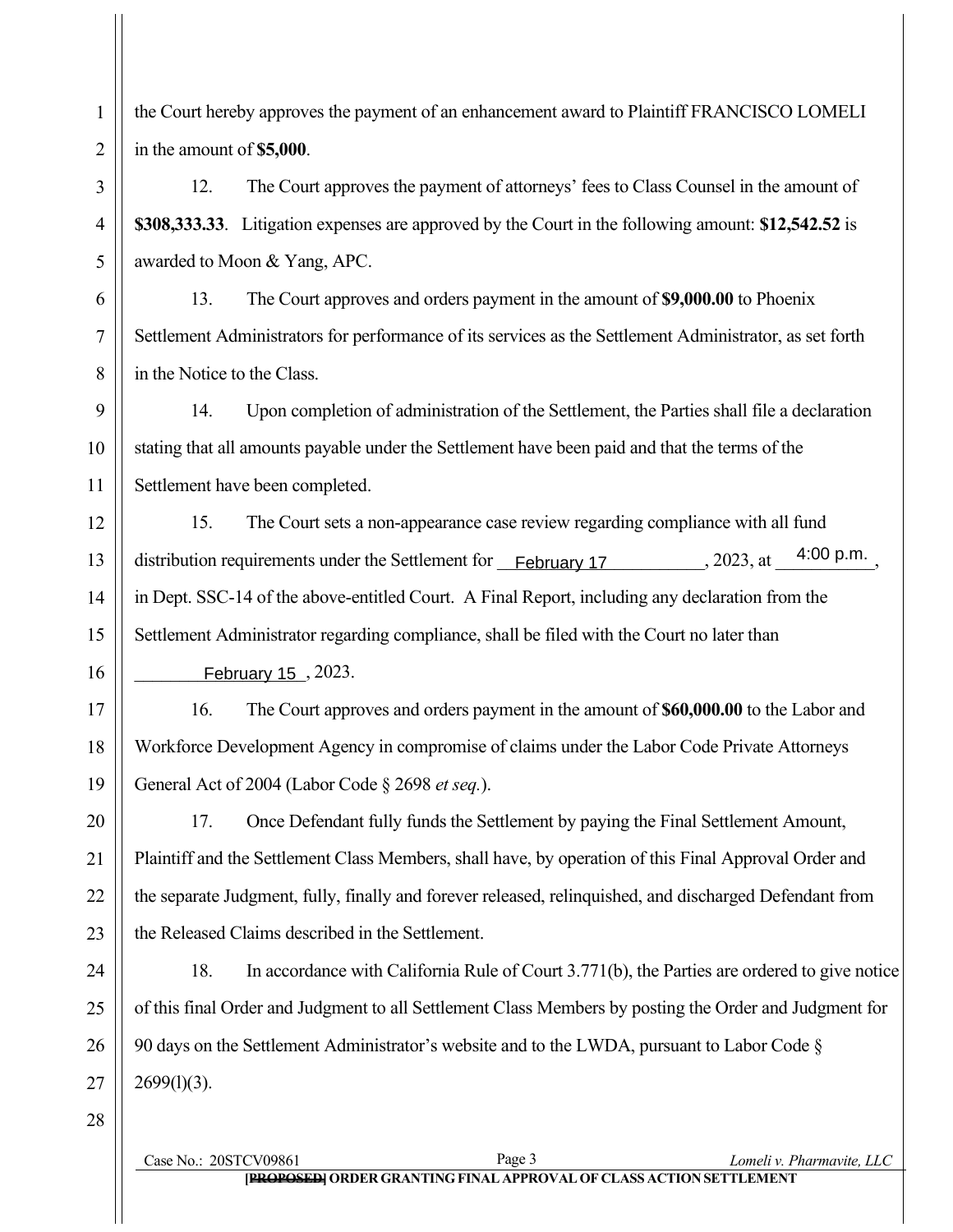| $\mathbf{1}$   | 19.                             | The Court retains jurisdiction to consider all further applications arising out of or in                          |
|----------------|---------------------------------|-------------------------------------------------------------------------------------------------------------------|
| $\overline{2}$ | connection with the settlement. |                                                                                                                   |
| $\mathfrak{Z}$ |                                 |                                                                                                                   |
| $\overline{4}$ | IT IS SO ORDERED.               | M                                                                                                                 |
| 5              |                                 |                                                                                                                   |
| 6              | 05/12/2022<br>Dated:            | Kenneth R. Freeman/Judge                                                                                          |
| 7              |                                 | Hon. Kenneth R. Freeman<br>LOS ANGELES COUNTY SUPERIOR COURT JUDGE                                                |
| 8              |                                 |                                                                                                                   |
| 9              |                                 |                                                                                                                   |
| 10             |                                 |                                                                                                                   |
| 11             |                                 |                                                                                                                   |
| 12             |                                 |                                                                                                                   |
| 13             |                                 |                                                                                                                   |
| 14             |                                 |                                                                                                                   |
| 15             |                                 |                                                                                                                   |
| 16             |                                 |                                                                                                                   |
| 17             |                                 |                                                                                                                   |
| 18             |                                 |                                                                                                                   |
| 19             |                                 |                                                                                                                   |
| 20             |                                 |                                                                                                                   |
| 21             |                                 |                                                                                                                   |
| 22             |                                 |                                                                                                                   |
| 23             |                                 |                                                                                                                   |
| 24             |                                 |                                                                                                                   |
| 25             |                                 |                                                                                                                   |
| 26             |                                 |                                                                                                                   |
| 27             |                                 |                                                                                                                   |
| 28             |                                 |                                                                                                                   |
|                | Case No.: 20STCV09861           | Page 4<br>Lomeli v. Pharmavite, LLC<br><b>[PROPOSED]</b> ORDER GRANTING FINAL APPROVAL OF CLASS ACTION SETTLEMENT |
|                |                                 |                                                                                                                   |